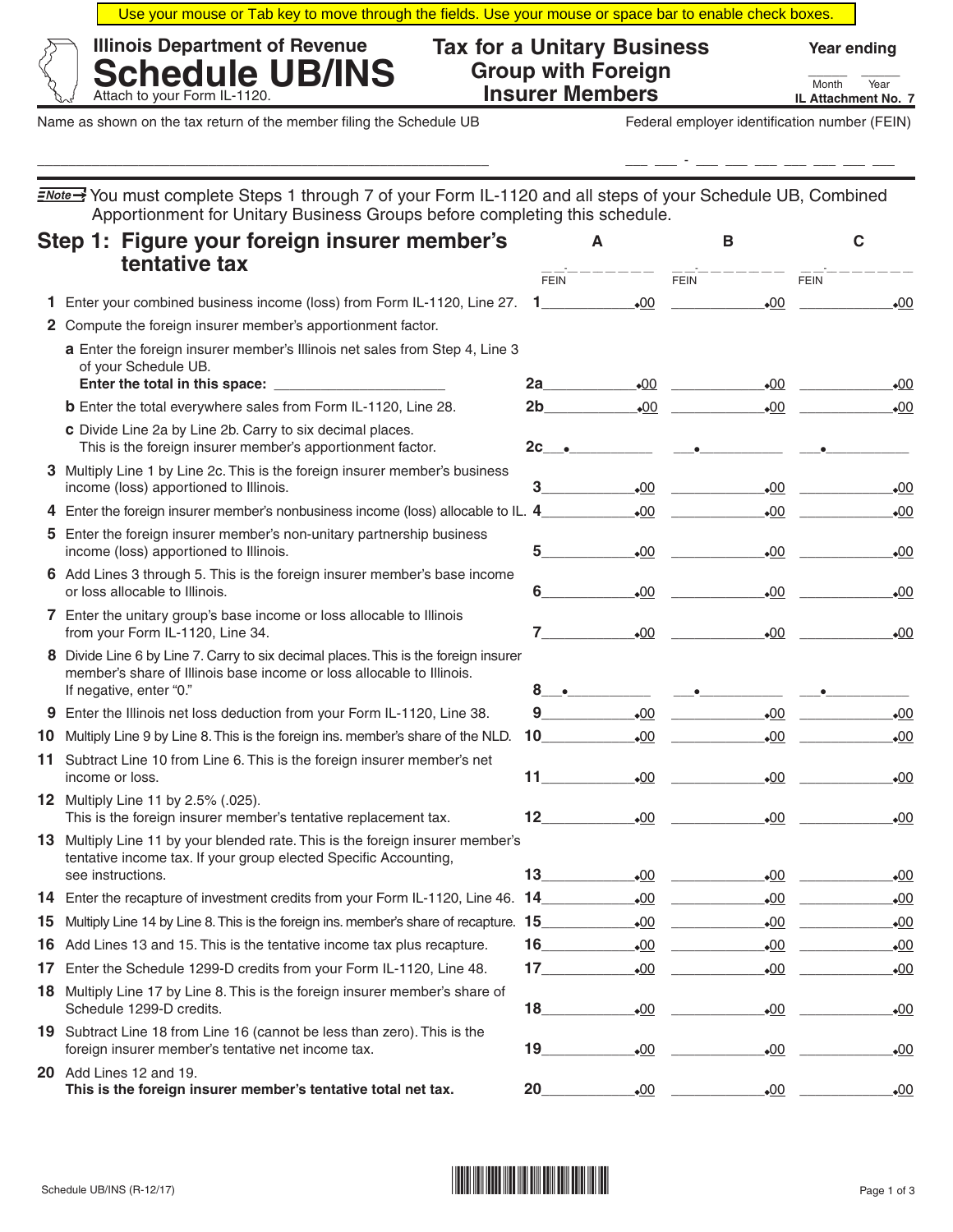## **Step 2: Figure the tax imposed by the foreign insurer member's state or country of domicile** (See instructions.) **A B C**

|                                                                                                                                                                                                                                                                                               | <b>FEIN</b>     |              | <b>FEIN</b>  | <b>FEIN</b>  |
|-----------------------------------------------------------------------------------------------------------------------------------------------------------------------------------------------------------------------------------------------------------------------------------------------|-----------------|--------------|--------------|--------------|
| 21 Enter the foreign ins. member's state or country of domicile. State or country: 21                                                                                                                                                                                                         |                 |              |              |              |
| 22 Enter the base income (loss) from your Form IL-1120, Line 23.                                                                                                                                                                                                                              | 22              | $\bullet$ 00 | $\bullet$ 00 | $-00$        |
| 23 Enter the foreign insurer member's net income from Line 11.                                                                                                                                                                                                                                | 23              | $\bullet$ 00 | $\bullet$ 00 | •00          |
| 24 Multiply Line 22 by Line 8. This is the foreign insurer member's share of<br>base income (loss).                                                                                                                                                                                           | 24              | $-00$        | $-00$        | $-00$        |
| 25 Figure the pro forma tax imposed by the foreign insurer member's<br>state or country of domicile, using the income shown on Lines 22<br>and 23. If the state or country of domicile does not impose an<br>income tax on insurance companies, check the box and<br>enter zero on this line. | 25 <sub>1</sub> | $-00$        | 00ء          | $\bullet$ 00 |

## **Step 3: Figure your foreign insurer member's income tax reduction limit**

|    | Section 409 of the Illinois Insurance Code and included in your<br>Form IL-1120, Step 4, Line 29.                                                                                        |                                                  | $\bullet$ 00 | $-00$        | $\bullet$ 00 |
|----|------------------------------------------------------------------------------------------------------------------------------------------------------------------------------------------|--------------------------------------------------|--------------|--------------|--------------|
| 27 | Multiply Line 26 by 1.75% (.0175). This is the total tax reduction limit.                                                                                                                | 27 $\qquad$                                      |              | $\bullet$ 00 | $\bullet$ 00 |
|    | 28 Enter the following amounts deducted when you computed this year's<br>federal taxable income for the foreign insurer members:<br>a The privilege tax imposed under Section 409 of the |                                                  |              |              |              |
|    | Illinois Insurance Code. Do not include retaliatory tax.                                                                                                                                 | 28a                                              | $\bullet$ 00 | $\bullet$ 00 | $\bullet$ 00 |
|    | <b>b</b> The fire insurance company tax imposed under Section 12 of the<br>Fire Investigation Act.<br>c Any fire department tax imposed under Section 11-10-1 of the                     | 28b                                              | $\bullet$ 00 | $\bullet$ 00 | $\bullet$ 00 |
|    | Illinois Municipal Code.                                                                                                                                                                 | 28c                                              | $\bullet$ 00 | $\bullet$ 00 | $\bullet$ 00 |
|    | 29 Add Lines 28a through 28c.                                                                                                                                                            | $29 \quad \overline{\quad}$                      | $\bullet$ 00 | .00          | $\bullet$ 00 |
|    | 30 Subtract Line 29 from Line 27 (cannot be less than zero).<br>This is the 1.75 percent income tax reduction limit.                                                                     | $30$ and $\sim$                                  | $\bullet$ 00 | $\bullet$ 00 | $\bullet$ 00 |
|    | Step 4: Figure your foreign insurer member's tax                                                                                                                                         |                                                  |              |              |              |
|    | 31 Enter the foreign insurer member's pro forma tax from Line 25.                                                                                                                        |                                                  | $\bullet$ 00 | $-00$        | $-00$        |
|    | 32 Enter the foreign insurer member's 1.75 percent income tax reduction<br>limit from Line 30.                                                                                           | $\begin{array}{c c} 32 & \text{---} \end{array}$ |              | $\bullet$ 00 | $\bullet$ 00 |
|    | 33 Enter the greater of Line 31 or Line 32.                                                                                                                                              | $\begin{array}{c c} 33 & \text{---} \end{array}$ |              | $\bullet$ 00 | .00          |
|    | 34 Enter the foreign insurer member's tentative replacement<br>tax from Line 12.                                                                                                         | $34$ and $\sim$                                  | $\bullet$ 00 | $\bullet$ 00 | $\bullet$ 00 |
|    | 35 Enter the lesser of Line 33 or Line 34. This is the foreign insurer member's<br>replacement tax. Enter the total in this space: _________________________________                     | 35                                               | $\bullet$ 00 | $\bullet$ 00 | $\bullet$ 00 |
|    | 36 If Line 33 is greater than Line 35, subtract Line 35 from Line 33.<br>Otherwise, enter "0." This is the maximum net income tax<br>after applying credits.                             | 36                                               | $\bullet$ 00 | $\bullet$ 00 | $\bullet$ 00 |
|    | 37 Enter the foreign insurer member's tentative<br>net income tax from Line 19.                                                                                                          | 37                                               | $\bullet$ 00 | $-00$        | $\bullet$ 00 |
|    | 38 Enter the lesser of Line 36 or Line 37. This is the net income tax after<br>applying credits. Enter the total in this space: ________________                                         | 38                                               | $-00$        | $\bullet$ 00 | $\bullet$ 00 |